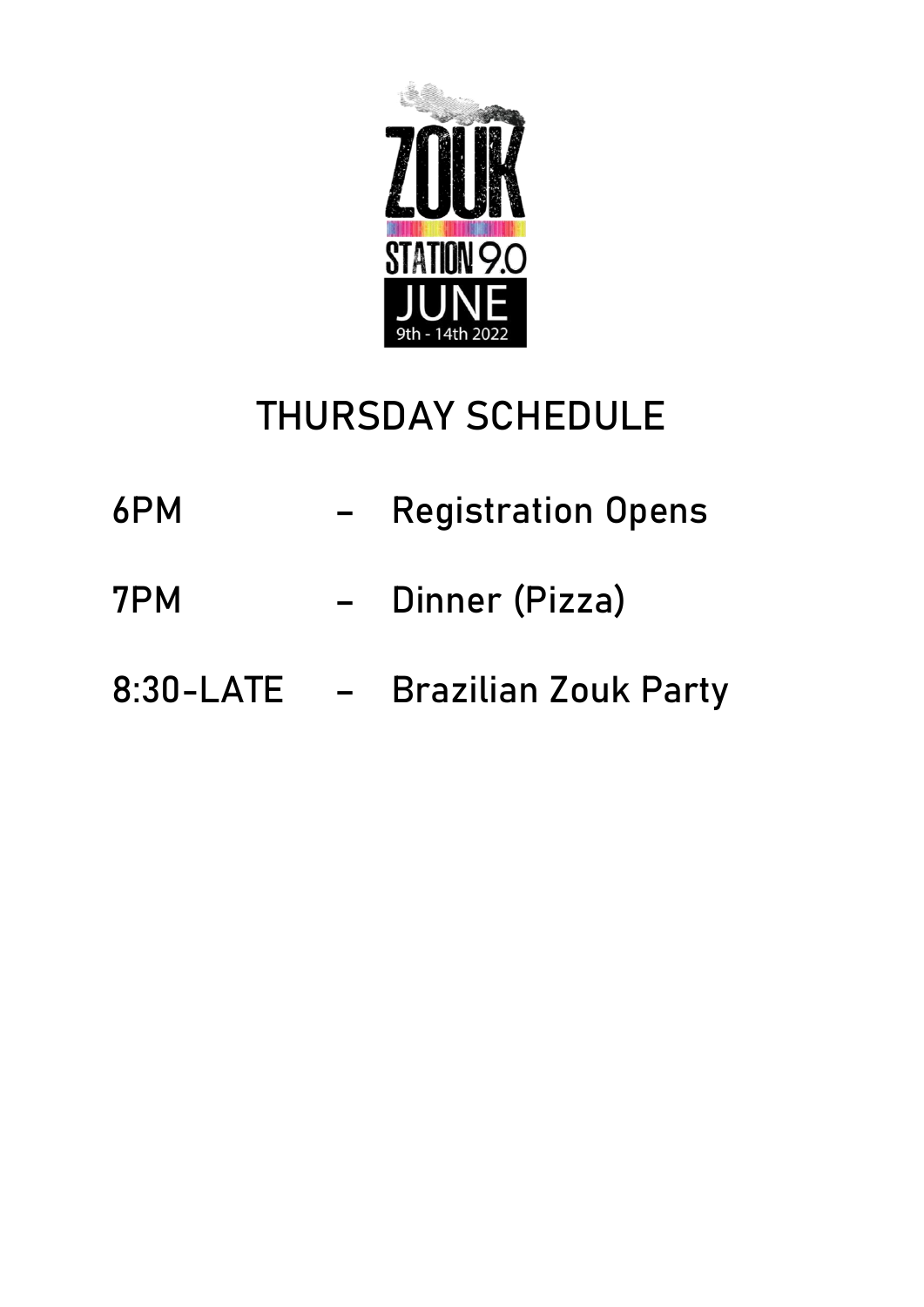

### **FRIDAY SCHEDULE**

| 8AM                              | <b>Breakfast</b>                                                                                                                                            |
|----------------------------------|-------------------------------------------------------------------------------------------------------------------------------------------------------------|
| 10-11AM<br>11-MIDDAY             | <b>Flow Yoga with Kelly</b><br>Jessica<br>(grooving it out)                                                                                                 |
| 1PM-2PM<br>$2 - 3 PM$<br>$3-4PM$ | <b>Lunch Party</b><br><b>Nathalia</b><br>(sensuality - how to have more pleasure when<br>you're dancing)<br><b>Jeff &amp; Sara</b><br>(flowy turn patterns) |
| $5 - 5:30$ PM<br>5:30-6:30PM     | <b>Breathwork with Tim</b><br>Maeve<br>(connection)                                                                                                         |
| 7PM<br>8:30-LATE                 | Dinner (Thai)<br><b>Brazilian Zouk Party</b>                                                                                                                |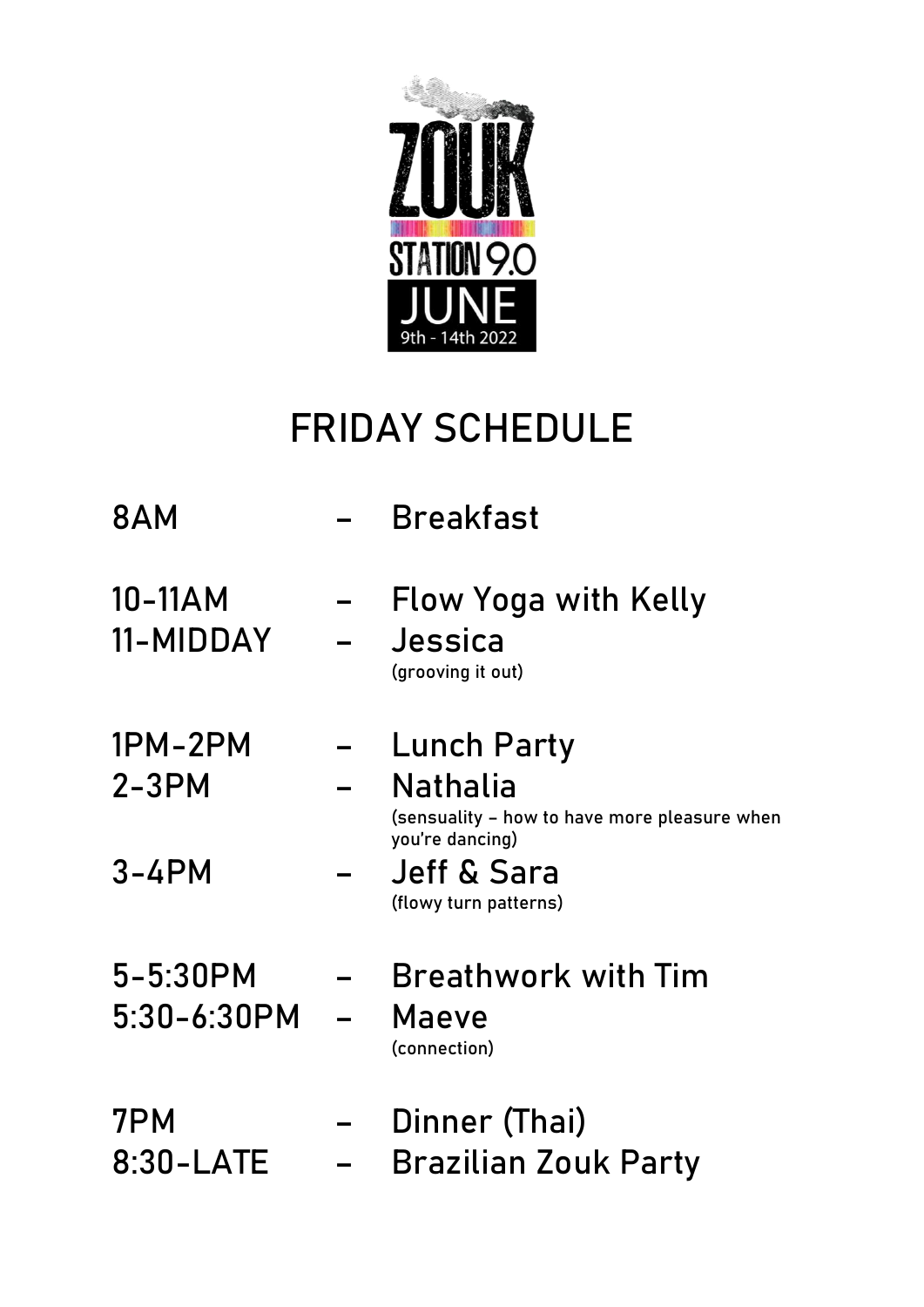

#### **SATURDAY SCHEDULE**

| 8AM                | <b>Breakfast</b>                                                                   |
|--------------------|------------------------------------------------------------------------------------|
| 10-MIDDAY          | Jack & Lauren<br>(entry & exit points of circular head movements)                  |
| 1PM-2PM            | Lunch Party                                                                        |
| $2-3PM$<br>$3-4PM$ | <b>Jessica &amp; Jeff</b><br>(zouky spins and turns technique)<br>Nathalia & Kosta |
| $5-6PM$            | Yin Yoga with Kelly                                                                |
| 7PM<br>8:30-LATE   | Dinner (Pasta Night)<br><b>Brazilian Zouk Party</b>                                |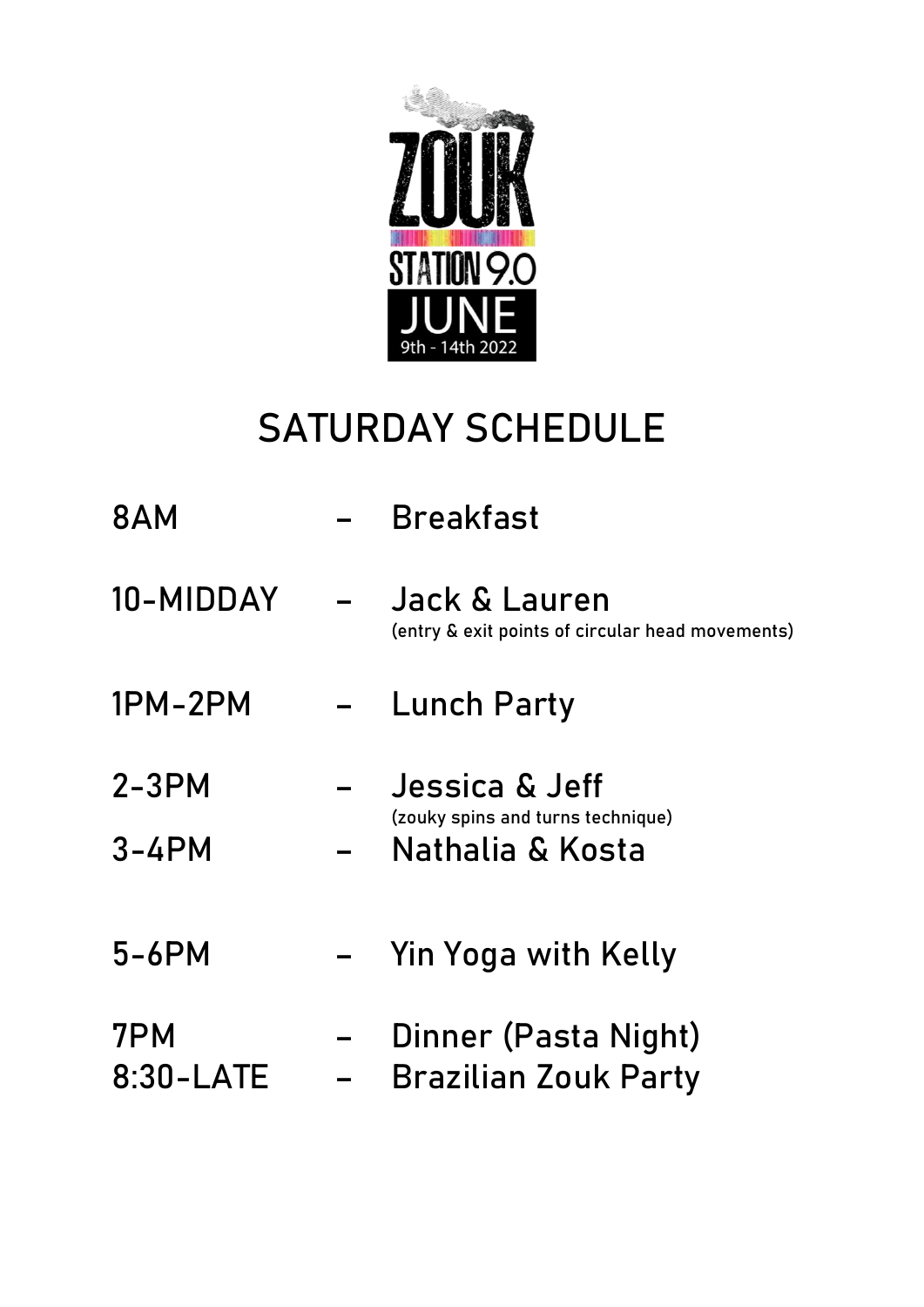

### **SUNDAY SCHEDULE**

- 8AM Breakfast
- 10-1PM Zouk Station Brunch (Roses Café – New location 59 Verner street)
- 2PM-LATE Brazilian Zouk Marathon
- 7PM Dinner (Mexican)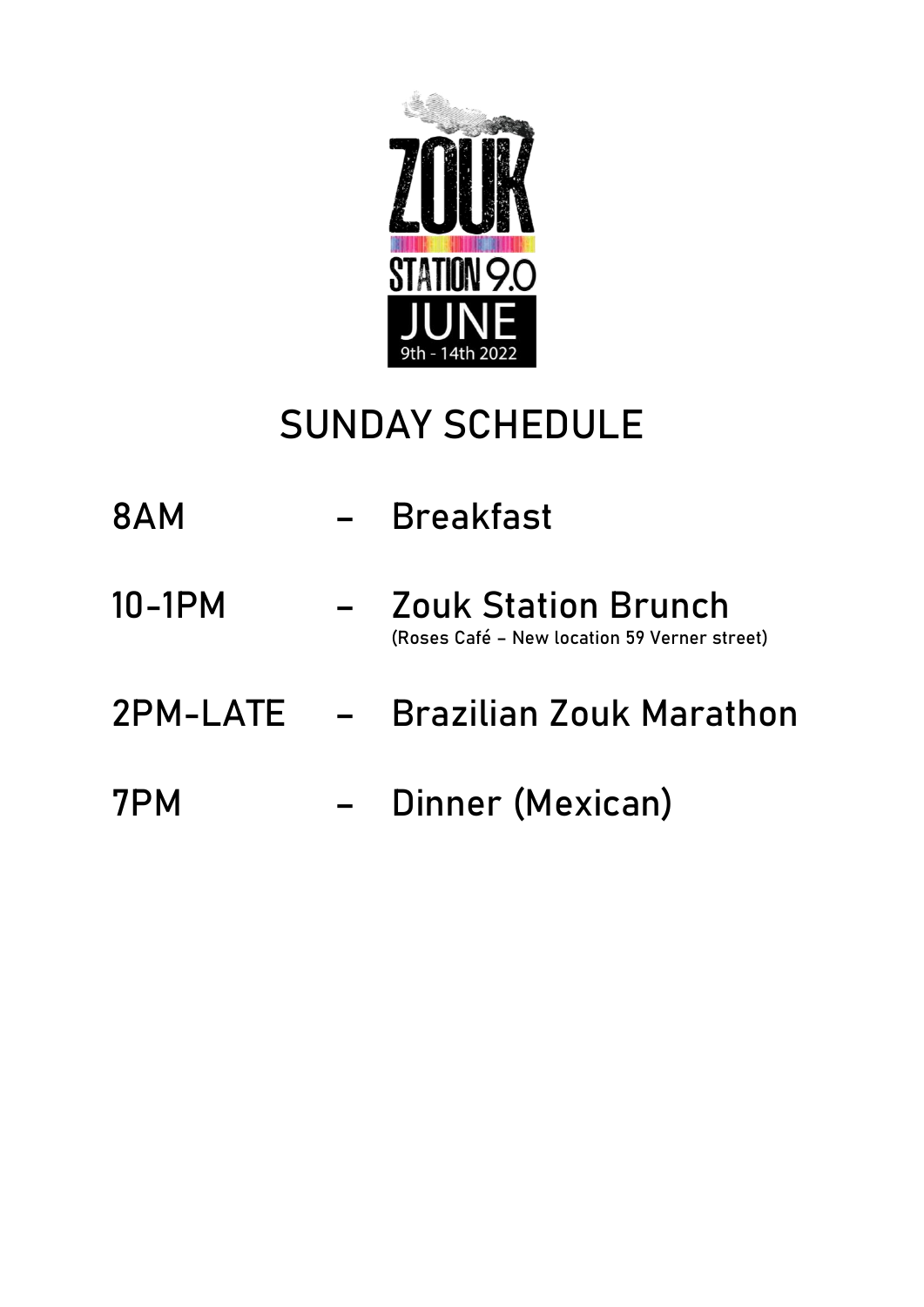

#### **MONDAY SCHEDULE**

| 8AM                      |                          | <b>Breakfast</b>                                                                      |
|--------------------------|--------------------------|---------------------------------------------------------------------------------------|
| $9:30-10AM$<br>10-MIDDAY | $\overline{\phantom{0}}$ | <b>Breathwork with Tim</b><br>Heidi & Sunny                                           |
| 1PM-2PM                  |                          | - Lunch Party                                                                         |
| $2-3PM$                  |                          | Maeve                                                                                 |
| $3-4PM$                  |                          | (finding your dance character)<br><b>Jeff &amp; Sara</b><br>(head movement variation) |
| 7PM                      |                          | Dinner @ Hibernian Hotel                                                              |
| 9:30-LATE                |                          | (145 Auburn Street)<br>Brazilian Zouk Party                                           |